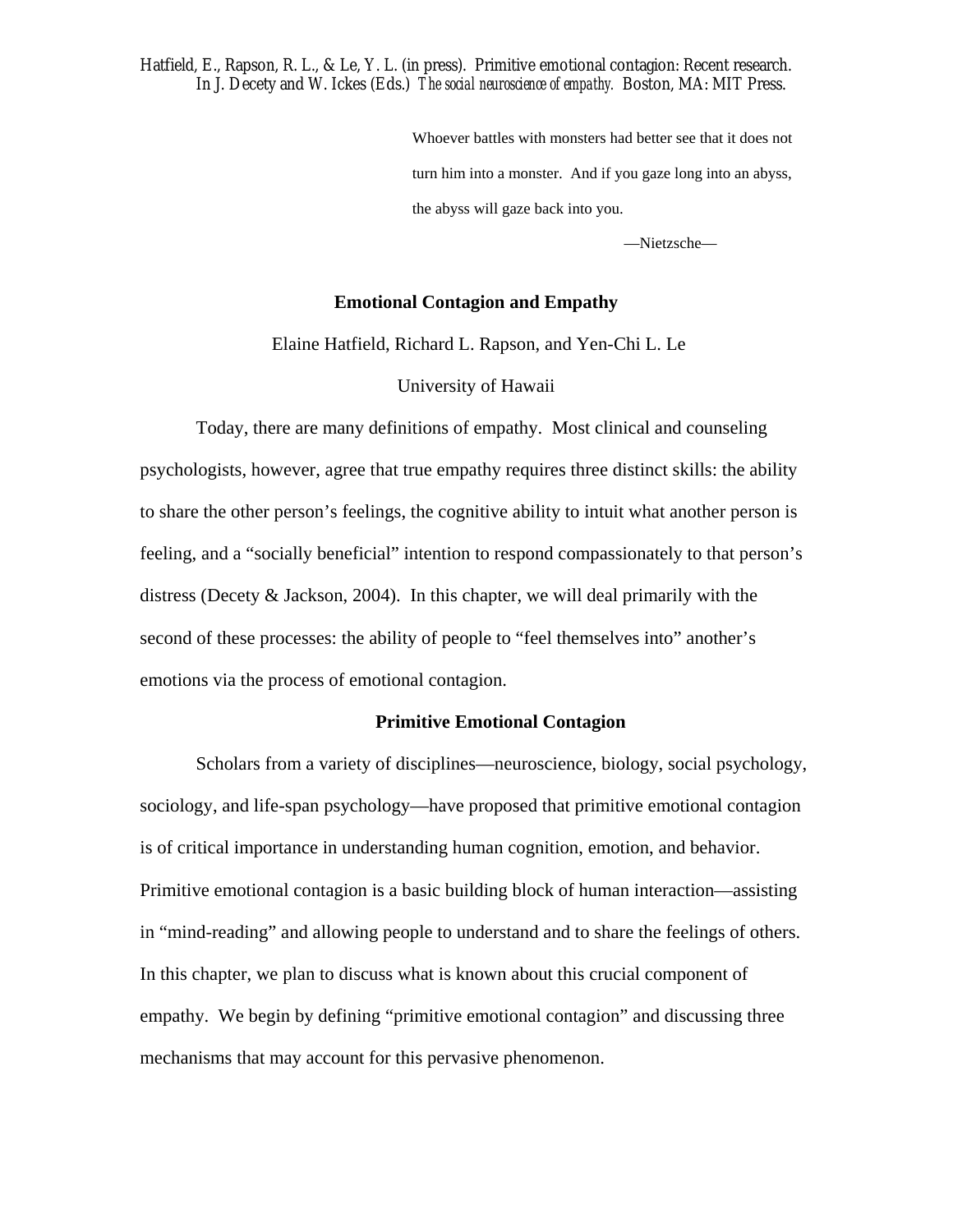#### **Theoretical Overview**

Emotional contagion is best conceptualized as a multiply determined family of social, psychophysiological, and behavioral phenomena. Theorists disagree as to what constitutes an emotion family. Most, however, would agree that emotional "packages" are comprised of many components—including conscious awareness; facial, vocal, and postural expression; neurophysiological and autonomic nervous system activity; and instrumental behaviors. Different portions of the brain may process the various aspects of emotion. However, because the brain integrates the emotional information it receives, each of the emotional components acts on and is acted upon by the others (see Hatfield, Cacioppo, & Rapson, 1994, for a discussion of this point).

Hatfield, Cacioppo, and Rapson (1994) define primitive *emotional contagion* as: The tendency to automatically mimic and synchronize facial expressions, vocalizations, postures, and movements with those of another person's and, consequently, to converge emotionally (p. 5).

The *Emotional Contagion Scale* was designed to assess people's susceptibility to "catching" joy and happiness, love, fear and anxiety, anger, and sadness and depression, as well as emotions in general (see Doherty, 1997; Hatfield, et al., 1994). The *ECS* has been translated into a variety of languages, including Finnish, German, Greek, Indian, Japanese, Portuguese, and Swedish. For information on the reliability and validity of this scale, see Doherty, 1997).

#### **Possible Mechanisms of Emotional Contagion**

Theoretically, emotions can be caught in several ways. Early investigators proposed that conscious reasoning, analysis, and imagination accounted for the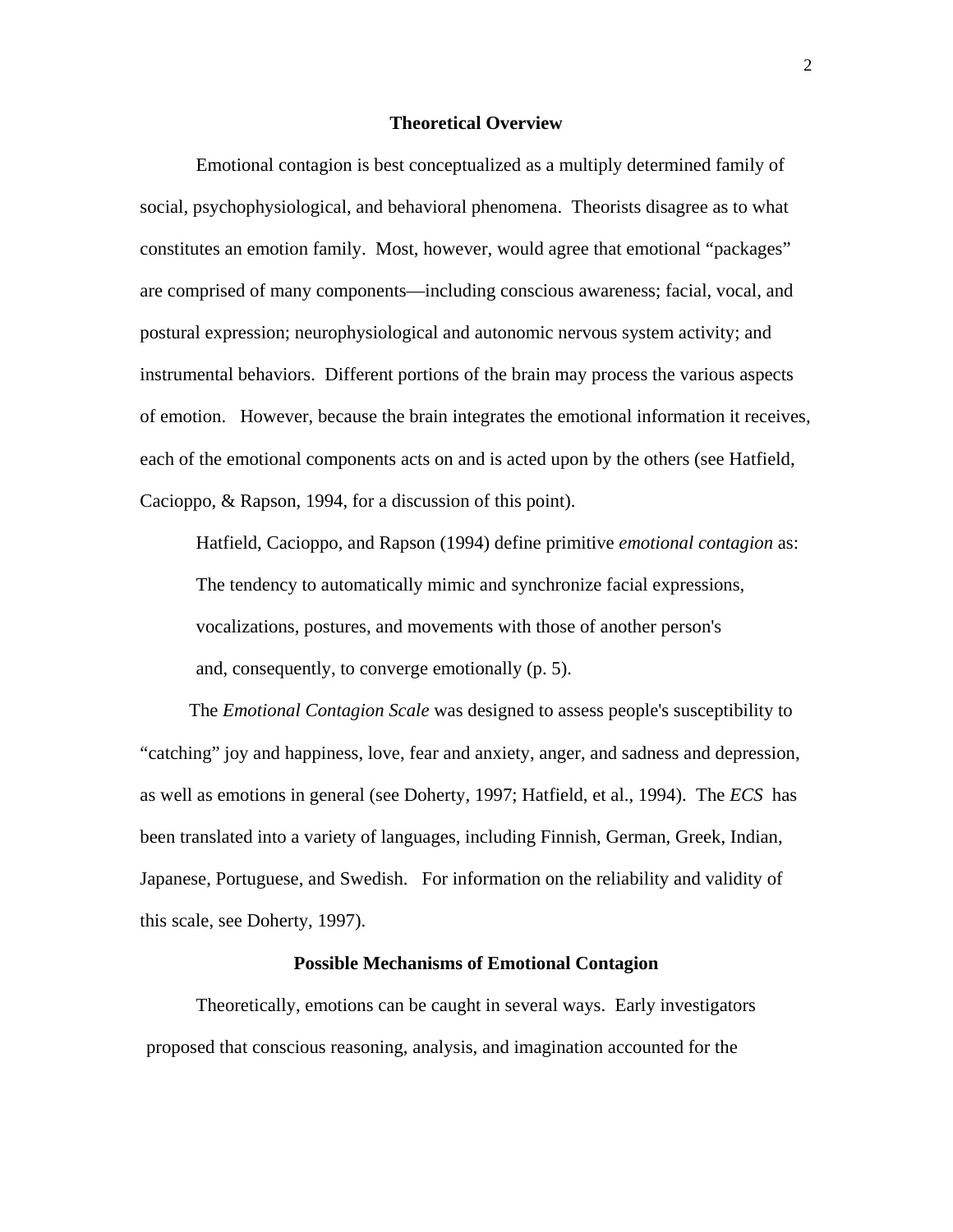phenomenon. For example, the economic philosopher Adam Smith (1759/1966) observed:

Though our brother is upon the rack . . . by the imagination we place ourselves in his situation, we conceive ourselves enduring all the same torments, we enter as it were into his body, and become in some measure the same person with him, and thence form some idea of his sensations, and even feel something which, though weaker in degree, is not altogether unlike them (1759/1966, p. 9).

However, primitive emotional contagion appears to be a far more subtle, automatic, and ubiquitous process than theorists such as Smith supposed. There is considerable evidence, for instance, in support of the following propositions:

## **I. Mimicry**

*Proposition 1: In conversation, people automatically and continuously mimic and synchronize their movements with the facial expressions, voices, postures, movements, and instrumental behaviors of others.* 

Scientists and writers have long observed that people tend to mimic the emotional expressions of others. As early as 1759, Adam Smith (1759/1966) acknowledged that as people imagine themselves in another's situation, they display "motor mimicry."

When we see a stroke aimed, and just ready to fall upon the leg or arm of another person, we naturally shrink and draw back on our leg or our own arm (1759/1966, p. 4).

Smith felt that such imitation was "almost a reflex." Later, Theodor Lipps (1903) suggested that conscious empathy is attributable to the instinctive "motor mimicry" of another person's expressions of affect.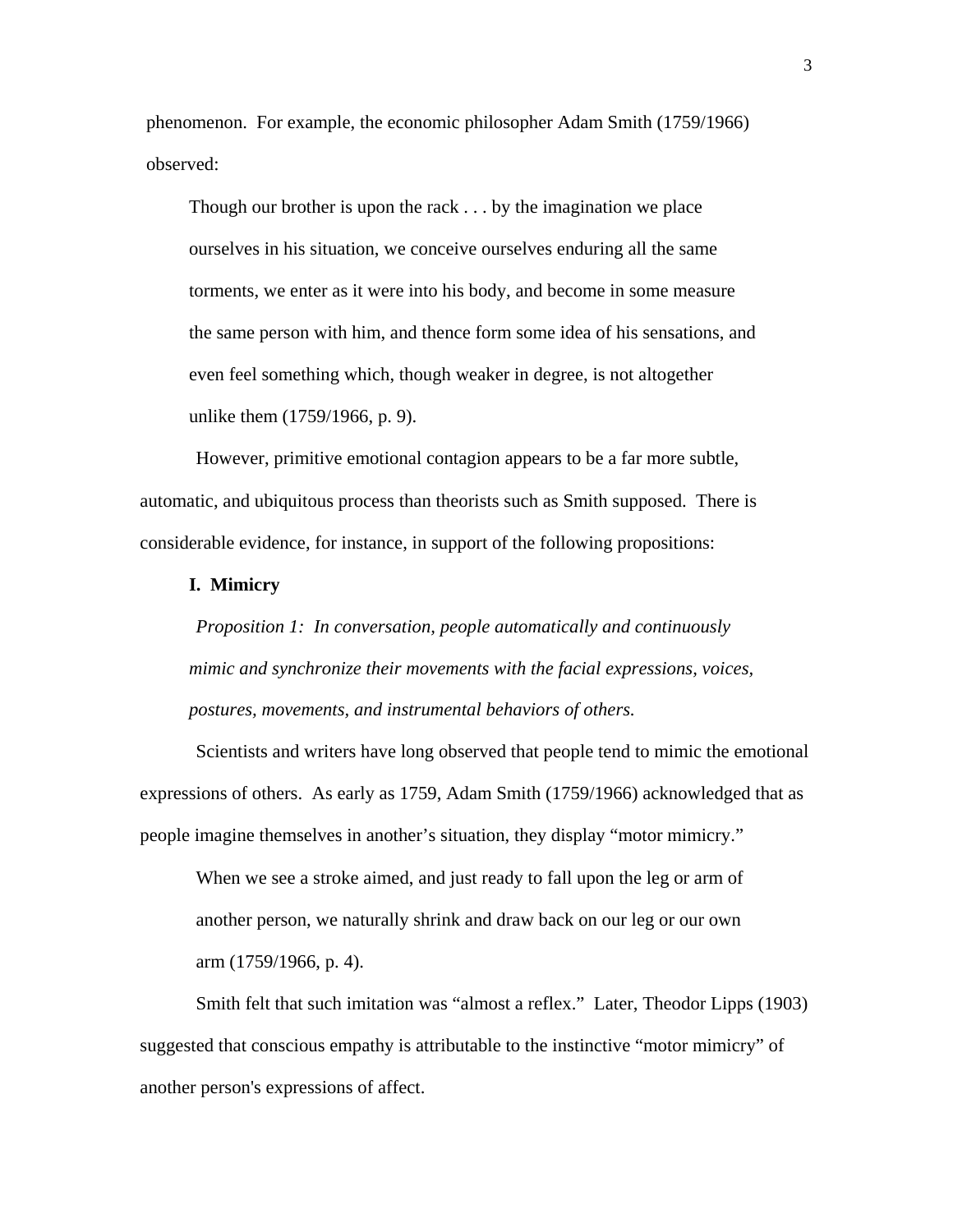Since the l700s, researchers have collected considerable evidence that people do tend to imitate others' emotional expressions.

## **A. Facial Mimicry**

The fact that people's faces often mirror the facial expressions of those around them is well documented (Dimberg, 1982; Vaughan & Lanzetta, 1980). Some representative examples are described below: Neuro-scientists and social-psychophysiologists, for example, have found that people's cognitive responses (as measured by fMRI techniques) and facial expressions (as measured by EMG procedures) tend to reflect the most subtle of moment-to-moment changes in emotional expressions of those they observe (Wild, et al., 2003). This motor mimicry is often so swift and so subtle that it produces no observable change in facial expression (Lundqvist, 1995.)

Lars-Olov Lundqvist (1995) recorded Swedish college students' facial EMG activity as they studied photographs of target persons who displayed happy, sad, angry, fearful, surprised, and disgusted facial expressions. He found that the various target faces evoked very different EMG response patterns. When participants observed happy facial expressions, they showed increased muscular activity over the *zygomaticus major* (cheek) muscle region. When they observed angry facial expressions, they displayed increased muscular activity over the *corrugator supercilii* (brow) muscle region.

A great deal of research has documented the fact that infants (Meltzoff & Prinz, 2002), young children, adolescents, and adults automatically mimic other person's facial expressions of emotion (see Hatfield, et al., 1994; Hurley, & Chater, 2005b for a review of this research). For a review of the factors that shape the likelihood that people will or will not mimic others' emotional expressions, see Hess & Blair, 2001; Hess & Bourgeois, 2006.)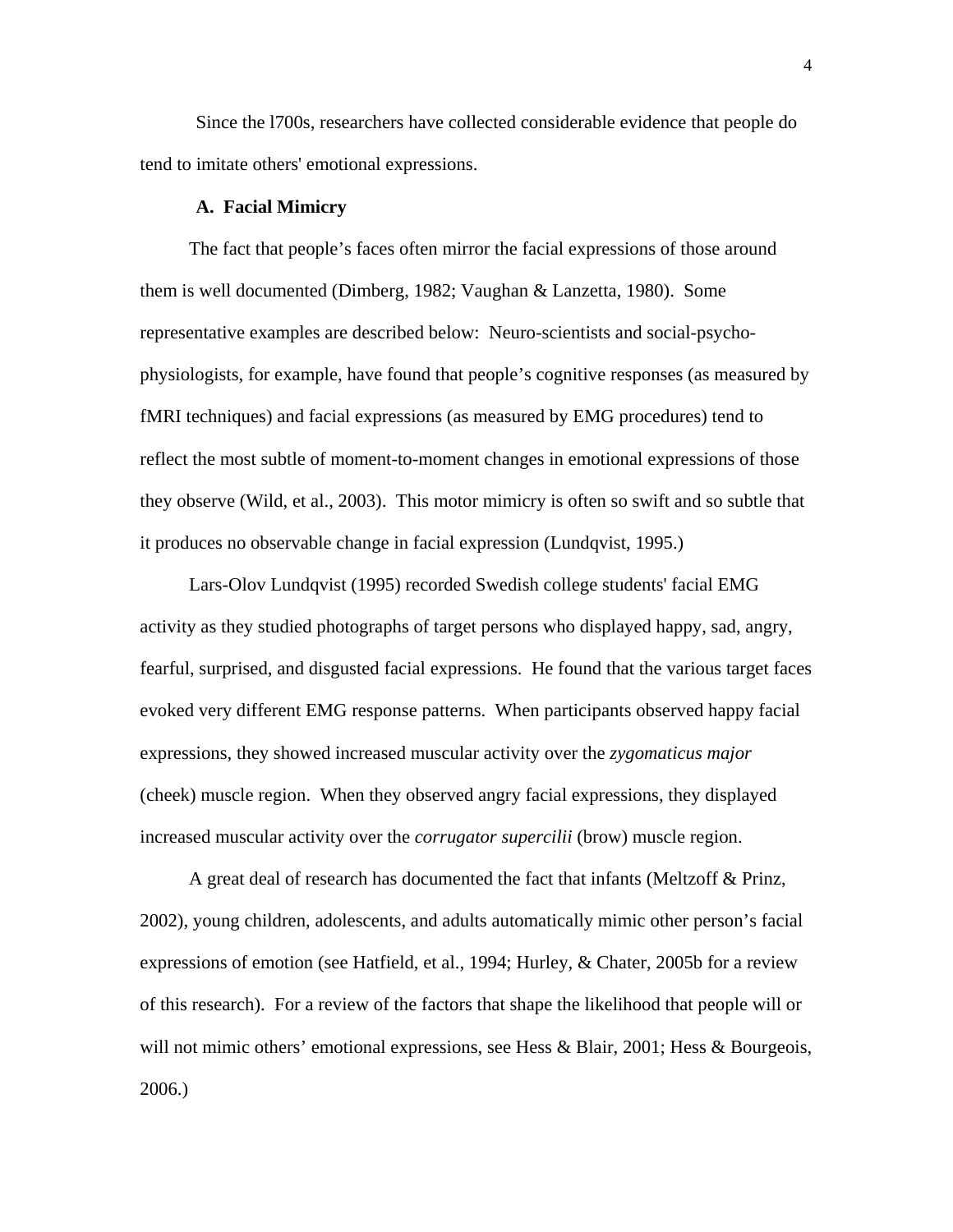## B. **Vocal Mimicry**

 People have also been shown to mimic and synchronize vocal utterances. Different people prefer different interaction tempos. When partners interact, if things are to go well, their speech cycles must become mutually entrained. There is a good deal of evidence in controlled interview settings supporting interspeaker influence in speech rates, utterance durations, and latencies of response (see Cappella & Planalp, 1981; Chapple, 1982.)

#### **C. Postural Mimicry**

 Individuals have also been found to mimic and synchronize their postures and movements (Bernieri, et al., 1991) (See Hatfield, et al., 1994, for a summary of this research).

We are probably not able *consciously* to mimic others very effectively: the process is simply too complex and too fast. For example, it took even the lightning fast Muhammed Ali a minimum of 190 milliseconds to detect a signal light and 40 milliseconds more to throw a punch in response. Yet, William Condon and W. D. Ogston (1966) found that college students could synchronize their movements within 21 milliseconds (the time of one picture frame). Mark Davis(1985) argues that microsynchrony is mediated by brain structures at multiple levels of the neuraxis and is either "something you've got or something you don't"; there is no way that one can deliberately "do" it" (p. 69). Those who try consciously to mirror others, he speculates, are doomed to look "phony."

In sum, there is considerable evidence that people are capable of automatically mimicking/synchronizing their faces, vocal productions, postures, and movements with those around them. They do this with startling rapidity, automatically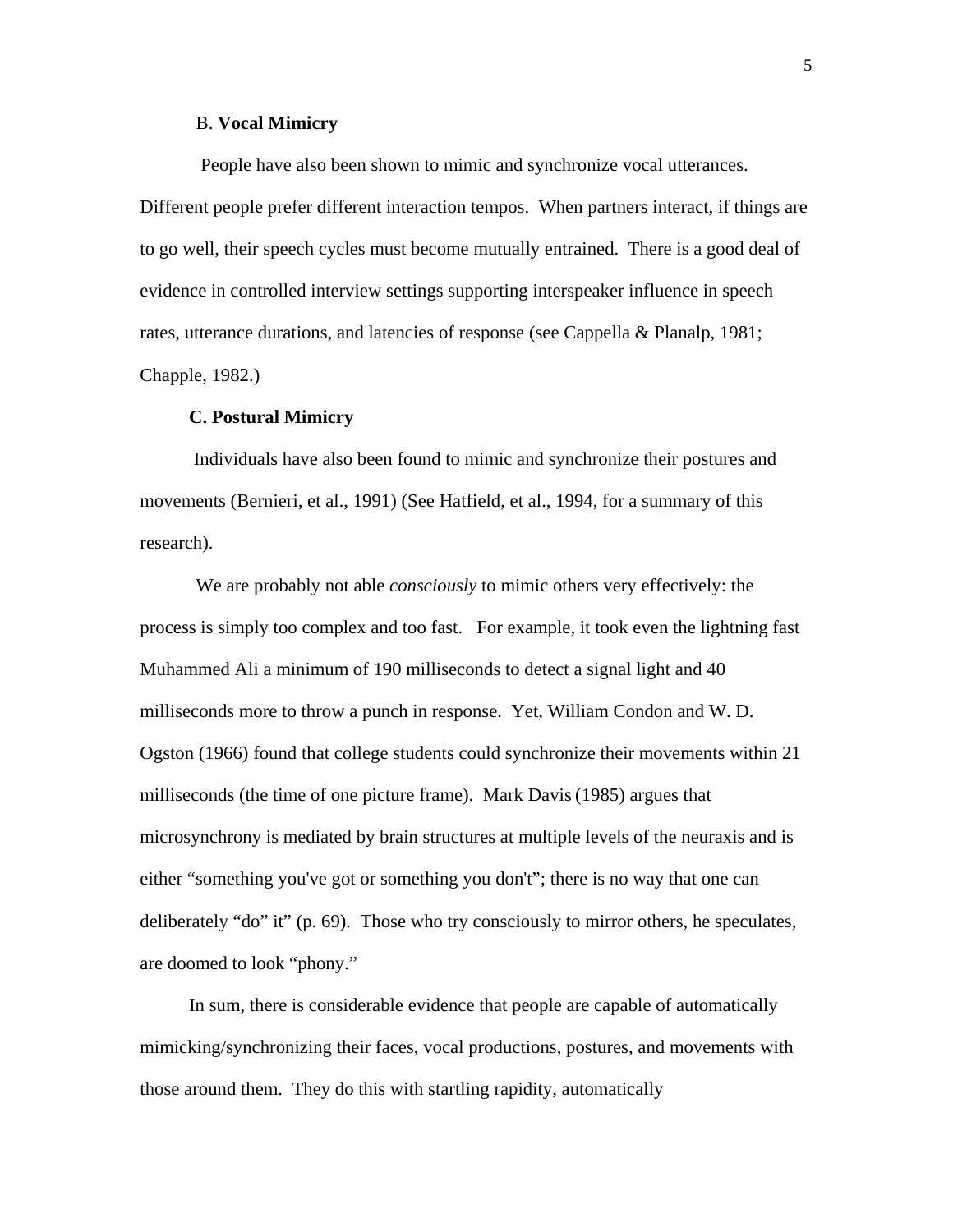mimicking/synchronizing a surprising number of emotional characteristics in a single instant (Condon, 1982).

## **II. Feedback**

*Proposition 2: Participants emotional experience is affected, moment-tomoment by the activation and/or feedback from facial, vocal, postural, and movement mimicry.*

Theoretically, participants' emotional experience could be influenced by: (1) the central nervous system commands that direct such mimicry/synchrony in the first place; (2) the afferent feedback from such facial, verbal, or postural mimicry/synchrony; or (3) conscious self-perception processes, wherein individuals make inferences about their own emotional states on the basis of their own expressive behavior. Given the functional redundancy that exists across levels of the neuraxis, all three processes may operate to insure that emotional experience is shaped by facial, vocal, and postural mimicry/synchrony and expression.

Recent reviews of the literature tend to agree that emotions are tempered to some extent by facial, vocal, and postural feedback.

## **A. Facial Feedback**

Darwin (1872/2005) argued that emotional experience should be profoundly affected by feedback from the facial muscles:

The free expression by outward signs of an emotion intensifies it. On the other hand, the repression, as far as is possible of all outward signs, softens our emotions. He who gives way to violent gestures will increase rage; he who does not control the signs of fear will experience fear in a greater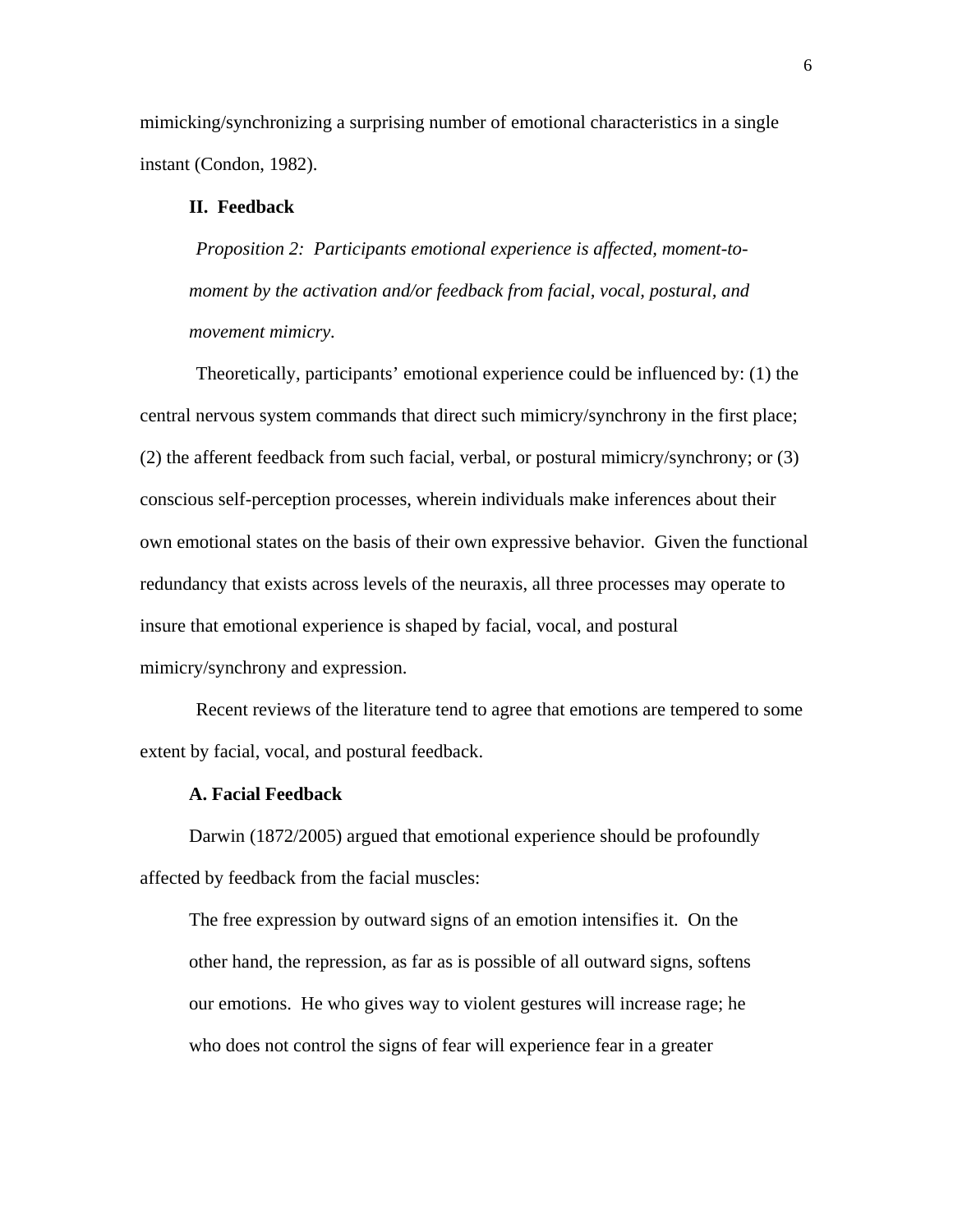degree; and he who remains passive when overwhelmed with grief loses his best chance of recovering elasticity of mind (p. 365).

Researchers have tested the facial feedback hypothesis, by using a variety of strategies to induce participants to adopt emotional facial expressions. First, they sometimes simply ask participants to exaggerate or to try to hide any emotional reactions they might have. Second, they sometimes try to "trick" participants into adopting various facial expressions. Third, they sometimes arrange things so participants will unconsciously mimic the emotional facial expressions of others. In all three types of experiments, the emotional experiences of people tend to be affected by the facial expressions they adopt (Adelmann & Zajonc, 1989; Matsumoto, 1987.)

In a classic experiment, James Lairdand Charles Bressler (1992) told participants that they were interested in studying the action of facial muscles. Their experimental room contained apparatus designed to convince anyone that complicated multichannel recordings were about to be made of facial muscle activity. Silver cup electrodes were attached to the participants' faces between their eyebrows, at the corners of their mouths, and at the corner of their jaws. These electrodes were connected via an impressive tangle of strings and wires to electronic apparatus (which, in fact, served no function at all.) The experimenter then proceeded surreptitiously to arrange the faces of the participants into emotional expressions. The authors found that emotional attributions *were* shaped, in part, by changes in the facial musculature. Participants in the "frown" condition reported being less happy (and more angry) than those in the "smile" condition. The participants' comments give us some idea of how this process worked. One man said with a kind of puzzlement:

7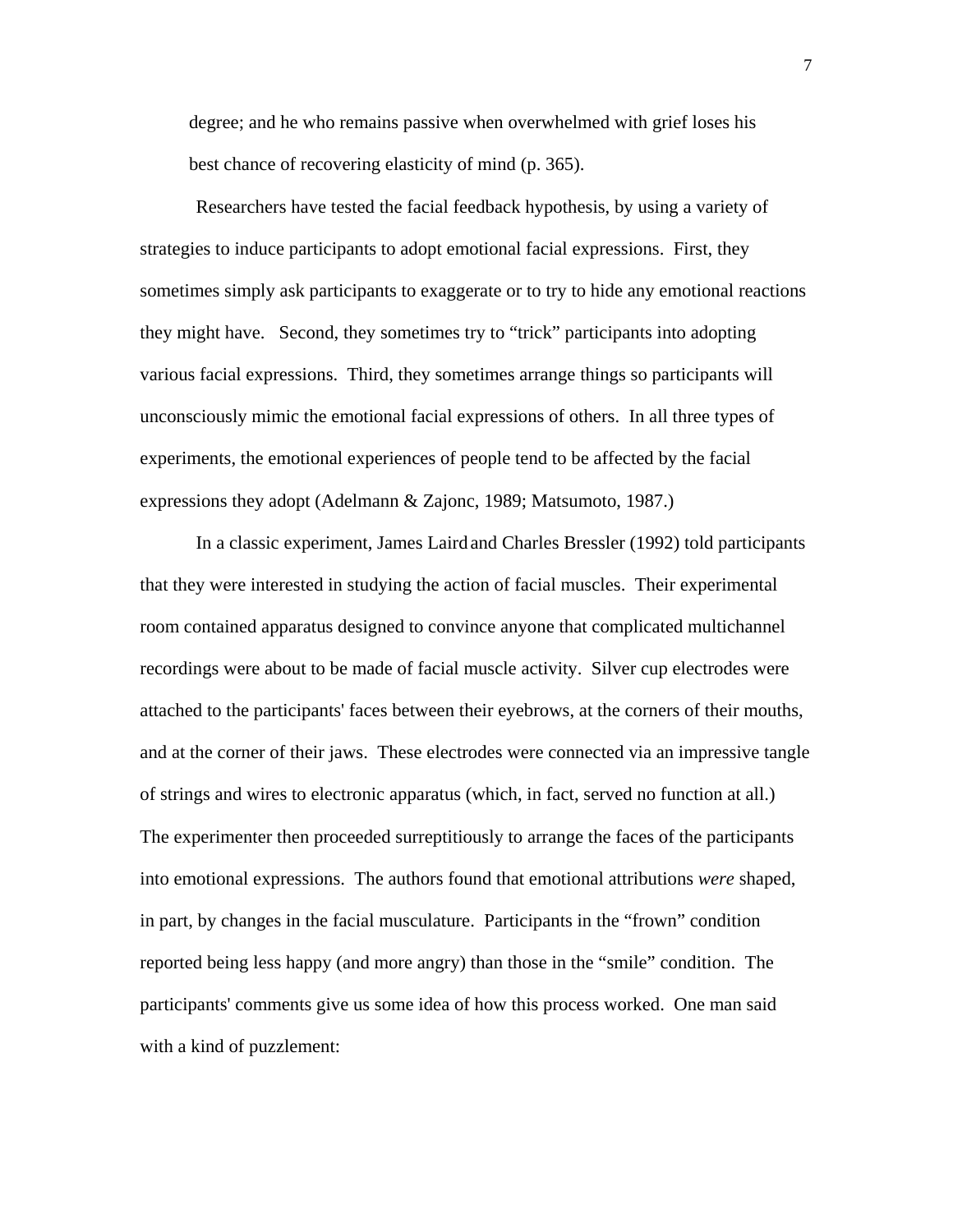When my jaw was clenched and my brows down, I tried not to be angry but it just fit the position. I'm not in any angry mood but I found my thoughts wandering to things that made me angry, which is sort of silly I guess. I knew I was in an experiment and knew I had no reason to feel that way, but I just lost control (p. 480).

Paul Ekman and his colleagues (1983) have argued that both emotional experience *and* autonomic nervous system activity are affected by facial feedback. They asked people to produce six emotions—surprise, disgust, sadness, anger, fear, and happiness. They were to do this either by reliving times when they had experienced such emotions or by arranging their facial muscles in appropriate poses. The authors found that the act of reliving emotional experiences or flexing facial muscles into characteristic emotional expressions produced effects on the ANS that would normally accompany such emotions. Thus, facial expressions seemed to be capable of generating appropriate ANS arousal.

#### **B. Vocal Feedback**

There also exists an array of evidence supporting the contention that subjective emotional experience is affected, moment-to-moment, by the activation and/or feedback from vocal mimicry (Duclos et al., 1989; Hatfield, et al, 1994 and 1995; Zajonc, et al., 1989).

Elaine Hatfield and her colleagues (1995) conducted a series of experiments designed to test the vocal feedback hypothesis. Participants were men and women of African, Chinese, European, Filipino, Hawaiian, Hispanic, Japanese, Korean, Pacific Island, or mixed ancestry. The authors made every effort to hide the fact that they were interested in the participants' emotions. (They claimed that Bell Telephone was testing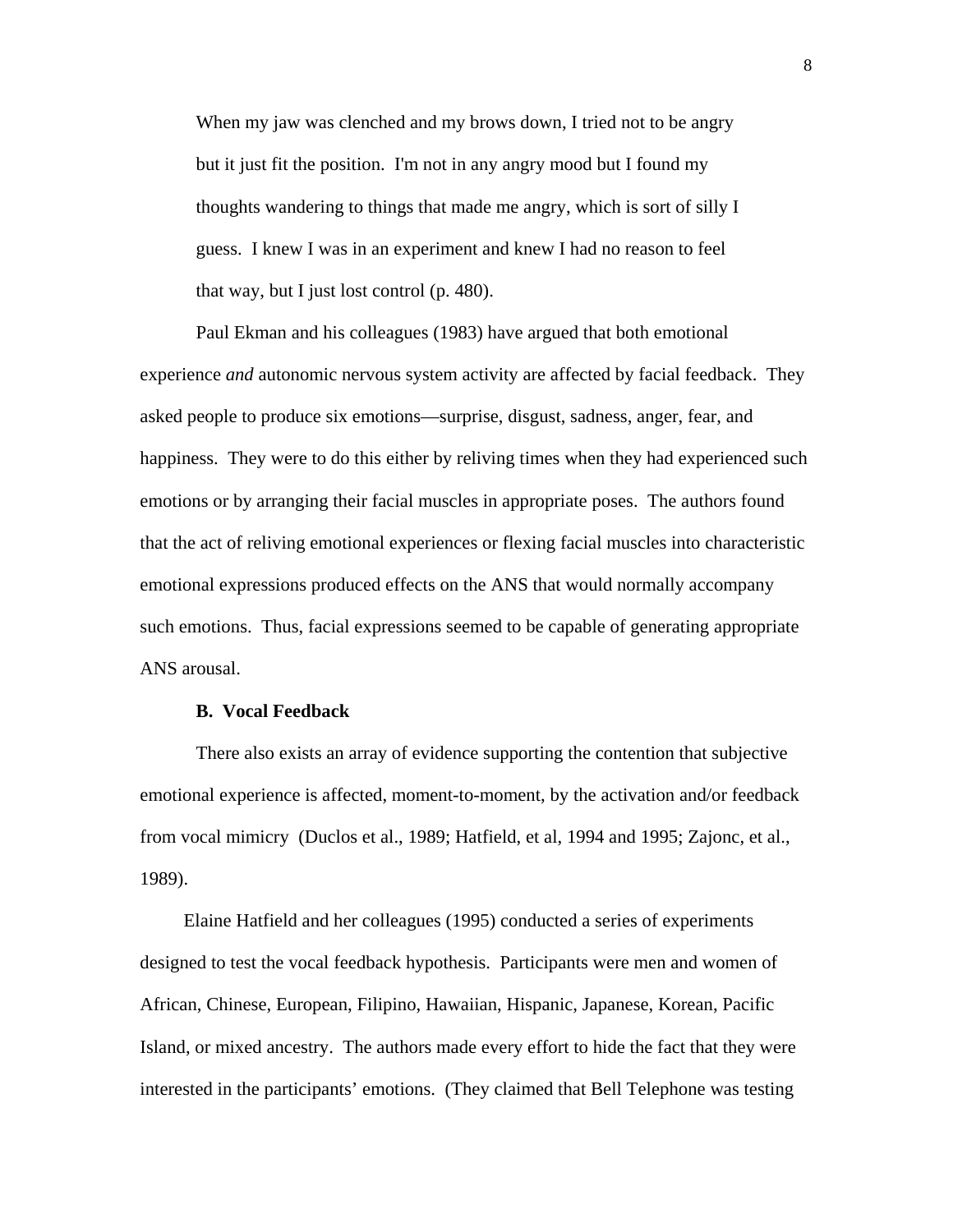the ability of various kinds of telephone systems to reproduce the human voice faithfully.) Participants were then led to private rooms, where the experimenter gave them a cassette tape containing one of six sound patterns (joy, love/tenderness, sadness, fear, anger, or a neutral control pattern).

Communication researchers have documented that the basic emotions are linked with specific patterns of intonation, vocal quality, rhythm, and pausing. When people are happy, for example, they produce sounds with small amplitude variation, large pitch variation, fast tempo, a sharp sound envelope, and few harmonics. In the study by Hatfield and her colleagues (1995), the first five tapes were therefore designed to possess the sound patterns appropriate to their respective emotions. Specifically, the joyous sounds had some of the qualities of merry laughter; the sad sounds possessed the qualities of crying; the companionate love tape consisted of a series of soft "ooohs" and "aaahs"; the angry tape comprised a series of low growling noises from the throat; and the fearful sounds contained a set of short, sharp cries and gasps. Finally, the neutral tape was one long monotone, a hum, without any breaks. Participants were asked to reproduce the sounds as exactly as possible into a telephone. Results revealed that participants' emotions were powerfully affected in the predicted ways by the specific sounds participants produced. This experiment therefore provided additional support for the vocal feedback hypothesis.

#### **C. Postural Feedback**

Finally, evidence exists suggesting that emotions are shaped by feedback from posture and movement (see Bernieri, et al, 1988; Duclos et al., 1989; and Hatfield, et al., 1994 for a review of this research.) Interestingly enough, the theorist of theater,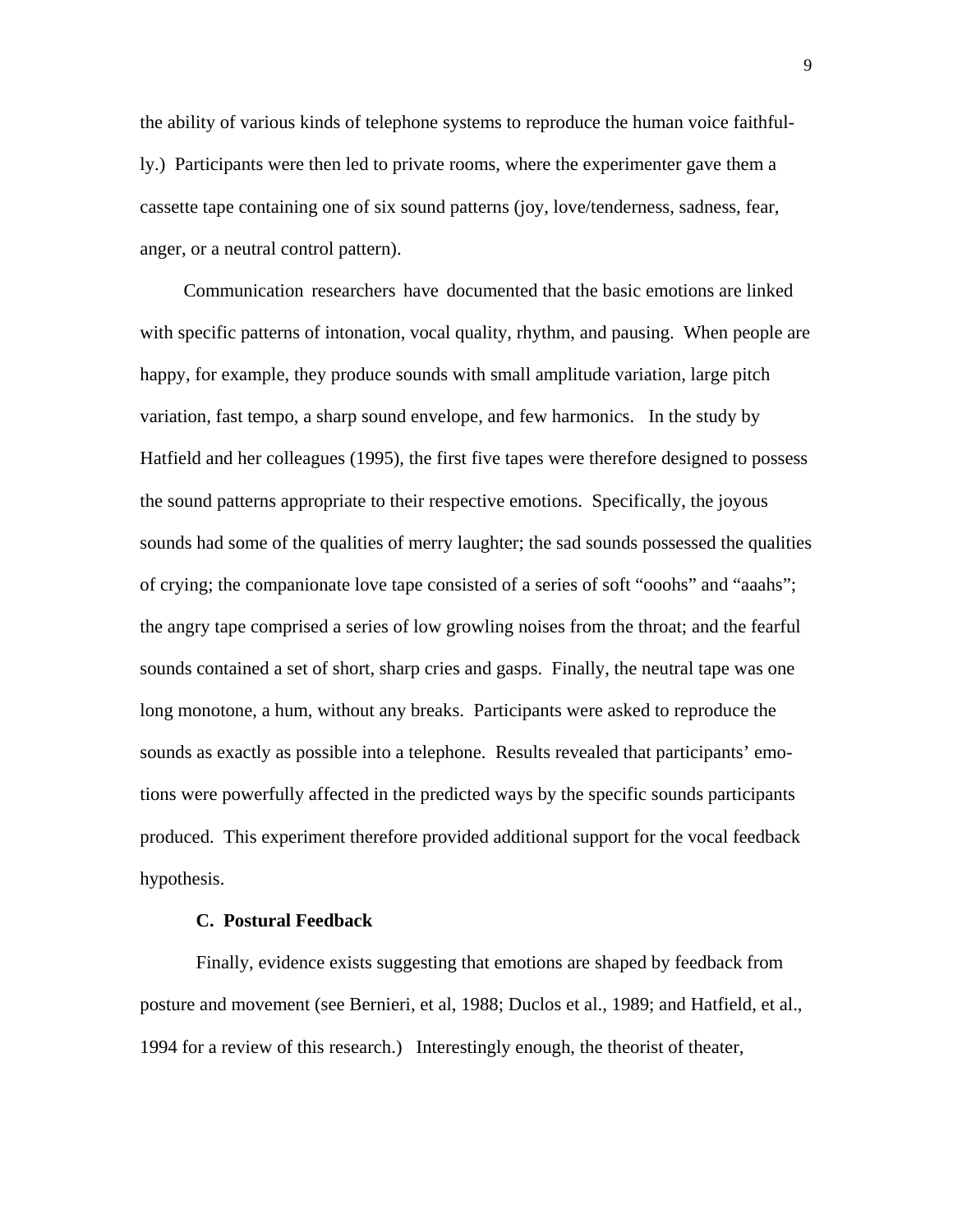Konstantin Stanislavski, noticed the connection between posture and performance (Moore, 1984). He argued:

Emotional memory stores our past experiences; to relive them, actors must execute indispensable, logical physical actions in the given circumstances. There are as many nuances of emotions as there are physical actions (p. 52-53).

Stanislavski proposed we may relive emotions any time we engage in a variety of small actions that were once associated with these emotions. Whether or not Stanislavski was correct, there exists an array of evidence supporting the contention that subjective emotional experience is affected, moment-to-moment, by the activation and/or feedback from facial, vocal, postural, and movement mimicry.

In sum: in a variety of studies, then, we find evidence that people tend to feel emotions consistent with the facial, vocal, and postural expressions they adopt. The link between facial, vocal, and postural expression appears be quite specific: when people produce expressions of fear, anger, sadness, or disgust, they are more likely to feel the emotion associated not just with any unpleasant emotion but with those *specific*  expressions; e.g., those who make a sad expression feel sad, not angry (see Duclos, et al., 1989). What remains unclear is how important such feedback is (is it necessary, sufficient, or merely a small part of emotional experience?) and exactly how the two are linked (see Adelman & Zajonc, 1989). (For a critical review of this literature see Manstead, 1988).

## **III. Contagion**

*Proposition 3: Consequently, people tend, from moment-tomoment, to "catch" others' emotions.*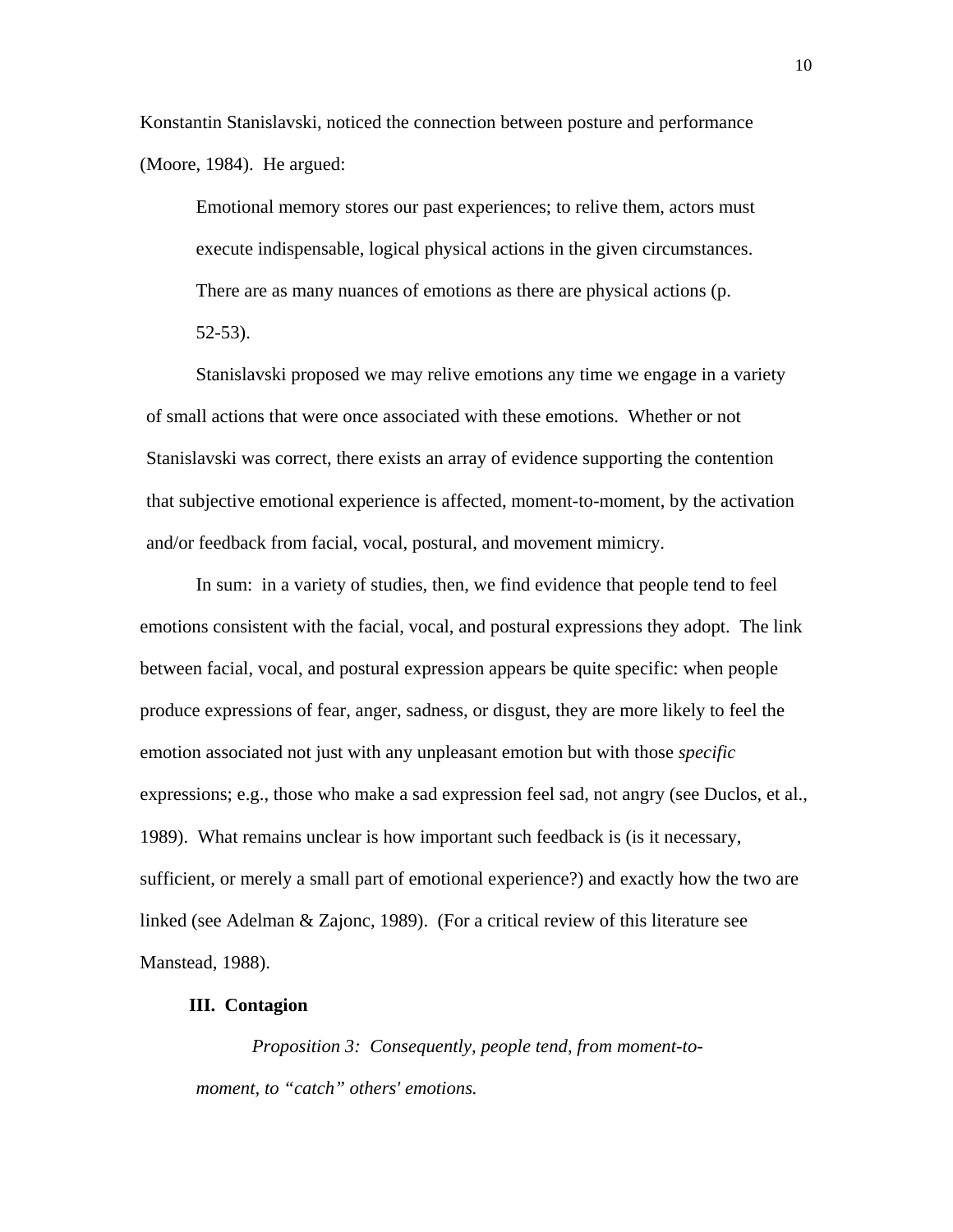Researchers from a variety of disciplines have provided evidence in support of this contention.

Recently, discoveries in neuroscience have provided some insight into *why* people so readily "catch" the emotions of others and why it is so easy to empathize with other people's thoughts, emotions, and behaviors. Some examples:

Neuroscientists contend that certain neurons (canonical neurons) provide a direct link between perception and action. Other types of neurons (mirror neurons), fire when a certain type of action is performed *and* when primates observe another animal performing the same kind of action. Scientists propose that such brain structures might account for emotional contagion and empathy in primates, including humans (see Iacoboni, 2005; Rizzolatti, 2005; Wild, *et al.,* 2001, 2003.)

(The real question, of course, is "What is the sequential order of mirror neuron firing and mimicry?" Iacoboni and his colleagues contend that their monkeys are "doing nothing"—simply observing the other animal—when the mirror neuron firing occurs. We know that this is not so. At every instant, the primate is mimicking the stimulus person's (or monkey's) face, voice, posture, etc. Depending on the timing, the mirror neuron firing may *cause* the monkey's mimicked grasping OR the animal's mimicked grasping may cause the firing in the location under study (i.e., The same brain areas may fire when an animal *intentionally* performs an activity and when he performs it via mimicry. Only subsequent research will tell. Both processes, of course, would be of great interest to emotional contagion researchers.)

Blackemore and Frith (2003) have argued that imagining, observing, or in any way preparing to perform an action excites the same motor programs used to execute that same action. They review a great deal of recent research demonstrating that, in humans,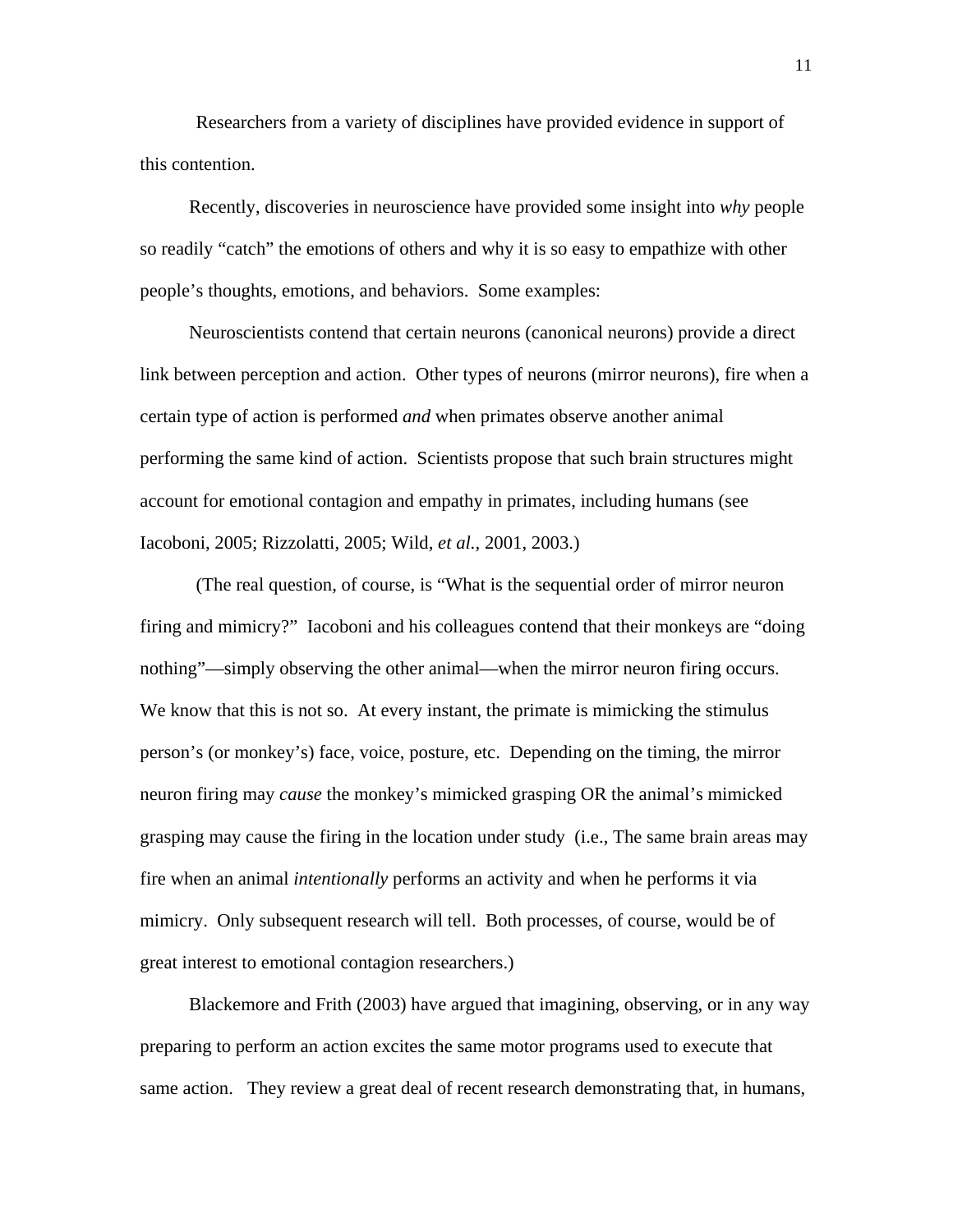several brain regions (specifically the premotor and parietal cortices) are activated both during action generation and during the observation of others' actions. The premotor resonance was not dependent on the motive having a goal, whereas the parietal cortex was activated only when the action was directed toward a goal. Some have argued that this mirror system allows us to plan our own actions and also to understand the actions of others.

In the 1950s, primatologists conducted a great deal of research indicating that animals do seem to catch others' emotions. R. E. Miller and his colleagues (Miller, Banks, & Ogawa, 1963), for example, found that monkeys often transmit their fears to their peers. The faces, voices, and postures of frightened monkeys serve as warnings; they signal potential trouble. Monkeys catch the fear of others and thus are primed to make appropriate avoidance responses. Ethologists argue that the imitation of emotional expression constitutes a phylogenetically ancient and basic form of intraspecies communication. Such contagion also appears in many vertebrate species, including mice (Brothers, 1989; Mogil, 2006).

 Scholars from a variety of disciplines provide evidence that people do in fact catch one another's emotions: there is evidence from clinical observers (Coyne, 1976), social-psychologists and sociologists (Hatfield, et al., 1994; Le Bon, 1896; Tseng & Hsu, 1980), neuroscientists and primatologists (Hurley & Chatter, 2005a; Wild, et al., 2003), life span researchers (Hurley & Chatter, 2005a and b), and historians (Klawans, 1990) suggesting that people may indeed catch the emotions of others at all times, in all societies, and perhaps on very large scales. (See Hatfield, et al., 1994; Wild, 2001, 2003, for a summary of this research.)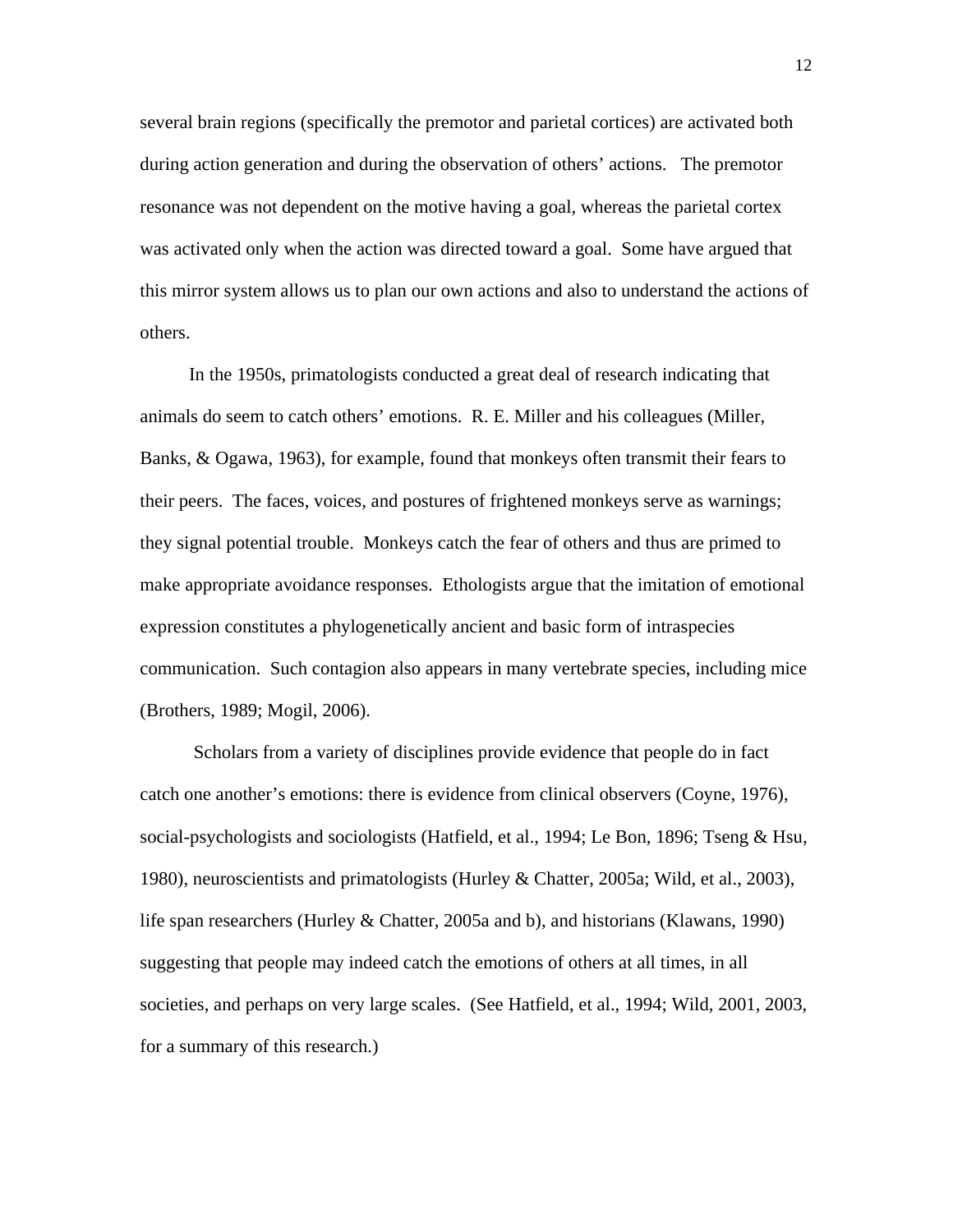#### **IV. Summary**

In theory, the process of emotional contagion consists of three stages: Mimicry, Feedback, and Contagion. People tend: (a) to automatically mimic the facial expressions, vocal expressions, postures, and instrumental behaviors of those around them, and thereby (b) to feel a pale reflection of others' emotions as a consequence of such feedback. (c) The result is that people tend to catch one another's emotions. Presumably, when people automatically mimic their companions' fleeting facial, vocal, and postural expressions of emotion, they often come to *feel* a pale reflection of their companions' actual emotions. By attending to this stream of tiny moment-to-moment reactions, people are able to "feel themselves into" the emotional lives of others. They can track the intentions and feelings of others moment-to-moment, even when they are not explicitly attending to this information.

#### **Implications of Existing Research**

In this chapter we confront a paradox. People seem to be capable of mimicking others' facial, vocal, and postural expressions with stunning rapidity. As a consequence, they are able to feel themselves into those other emotional lives to a surprising extent. And yet, puzzlingly, most people seem oblivious to the importance of mimicry/synchrony in social encounters. They seem unaware of how swiftly and how completely they are able to track the expressive behaviors and emotions of others.

What are some implications of recent findings concerning the nature of contagion and empathy? The research on contagion underscores the fact that we use multiple means to gain information about others' emotional states: Conscious analytic skills can certainly help us figure out what makes people "tick". But if we pay careful attention to the emotions we experience in the company of others, we may well gain an extra edge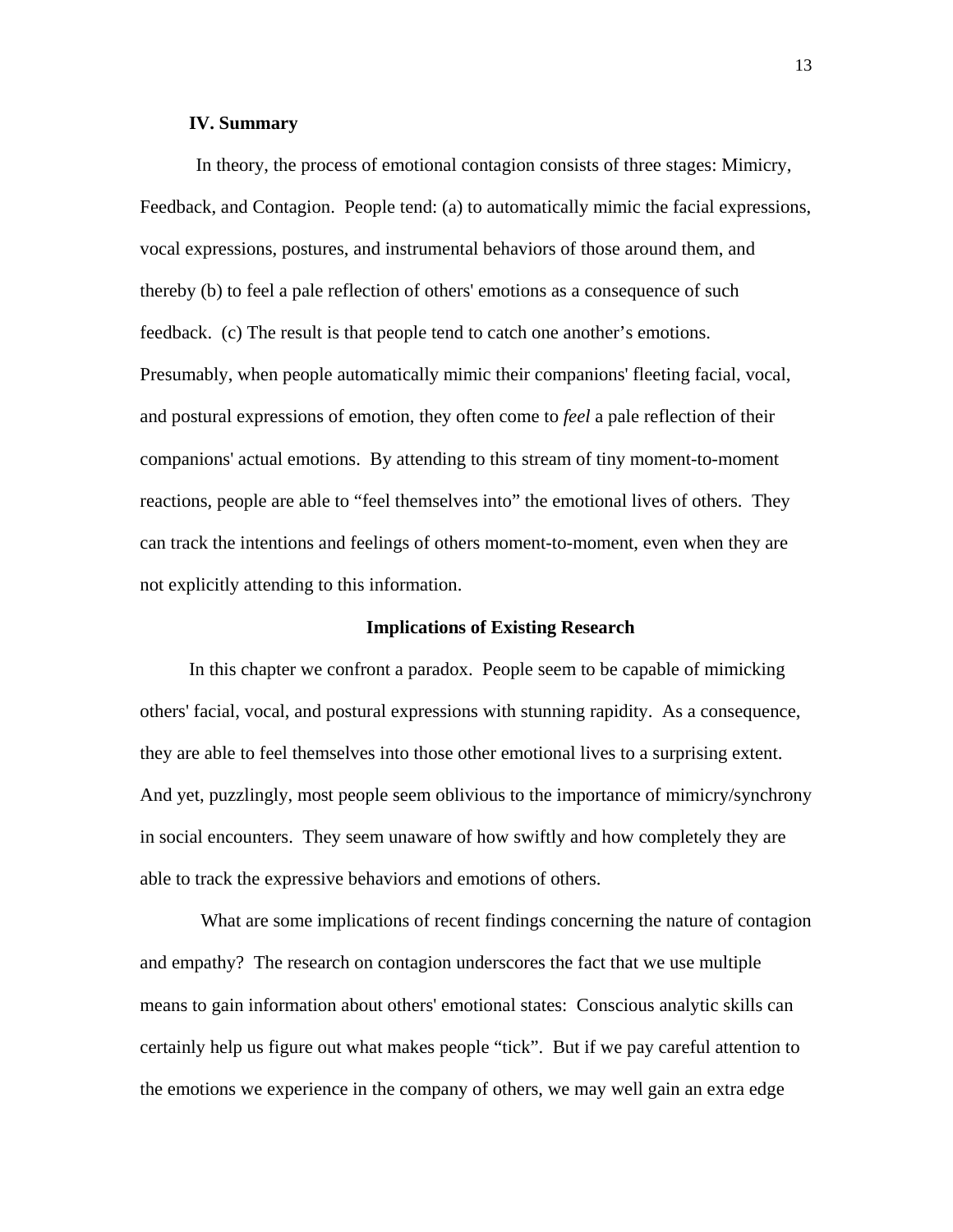into "feeling ourselves" into the emotional states of others. Both of these means provide valuable information. In fact, there is evidence that both what we *think* and what we *feel*  may provide valuable, but different, information about others. In one study, for example, Christopher Hsee and his colleagues (1992) found that people's conscious assessments of what others "must be" feeling were heavily influenced by what the others *said.* People's own emotions, however, were more influenced by the others' non-verbal clues as to what they were really feeling.

# **Proposed Questions Concerning Primitive Emotional Contagion and Empathy**

In recent years, emotional contagion has been cited to explain the thoughts, feelings, and behavior of people in general, and, more specifically of autistic children (Decety & Jackson, 2004; Hurley & Chater, 2005a and b), music lovers (Davies, 2006), religious fanatics, terrorists, and suicide bombers (Hatfield  $\&$  Rapson, 2004), suicides, and people in crowds (Adamatzky, 2005; Fischer, 1995)—to name just a few. What scientists haven't yet done is explore some of the basic questions as to who is susceptible to (or resistant to) emotional contagion and under what conditions. We will close by identifying a number of important questions that remain to be answered in understanding this important component of empathy—primitive emotional contagion.

- (1) What kinds of *people* are most vulnerable to catching others' emotions?
- (2) In what kinds of *relationships* are people most vulnerable to contagion?

(3) What are the advantages (or disadvantages) of possessing the power to "infect" others with one's own emotions? What are the advantages (disadvantages) of possessing the sensitivity to read and reflect others' emotions?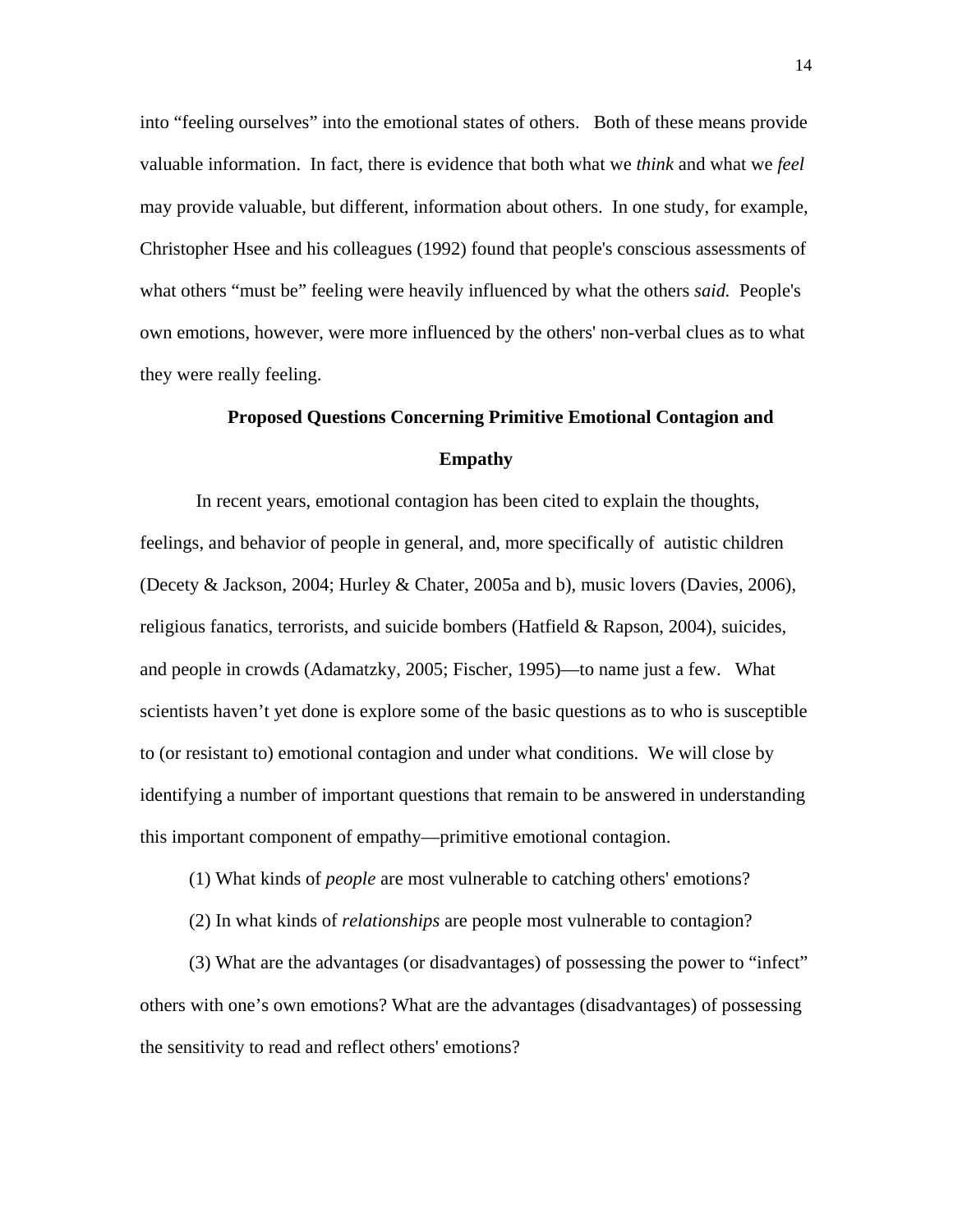(4) Are people better liked when they possess a natural tendency to mimic others' emotional expressions and behaviors? What happens when people consciously *try* to imitate others' emotional expressions and behaviors? Does that make people like them better or worse—since their performance will always be a little bit "off?"

(5) Can people be taught to be more in tune with others' emotions (i.e., becoming *more* susceptible to emotional contagion?)

(6) Can people be taught to resist being overwhelmed by others' emotions (i.e., becoming *less* susceptible to emotional contagion?)

The answers to these questions await the attention of researchers for whom the study of emotional contagion has acquired its own contagious appeal.

## **Bibliography**

Adamatzky, A. (2005). *Dynamics of Crowd-Minds: Patterns of irrationality in emotions, beliefs and actions.* London: World Scientific.

Adelmann, P. K., & Zajonc, R. B. (1989). Facial efference and the experience of emotion. *Annual Review of Psychology, 40,* 249–280.

Bernieri, F. J., Davis, J. M., Knee, C. R., & Rosenthal, R. (1991). *Interactional synchrony and the social affordance of rapport: A validation study.* Unpublished manuscript, Oregon State University, Corvallis.

Bernieri, F. J., Reznick, J. S., & Rosenthal, R. (1988). Synchrony, pseudosynchrony, and dissynchrony: Measuring the entrainment process in mother– infant interactions. *Journal of Personality and Social Psychology, 54,* 243–253.

Blakemore, S. J. & Frith, C. D. (2005). The role of motor cognition in the prediction of action. *Neuropschologia, 43 (2),* 260-267.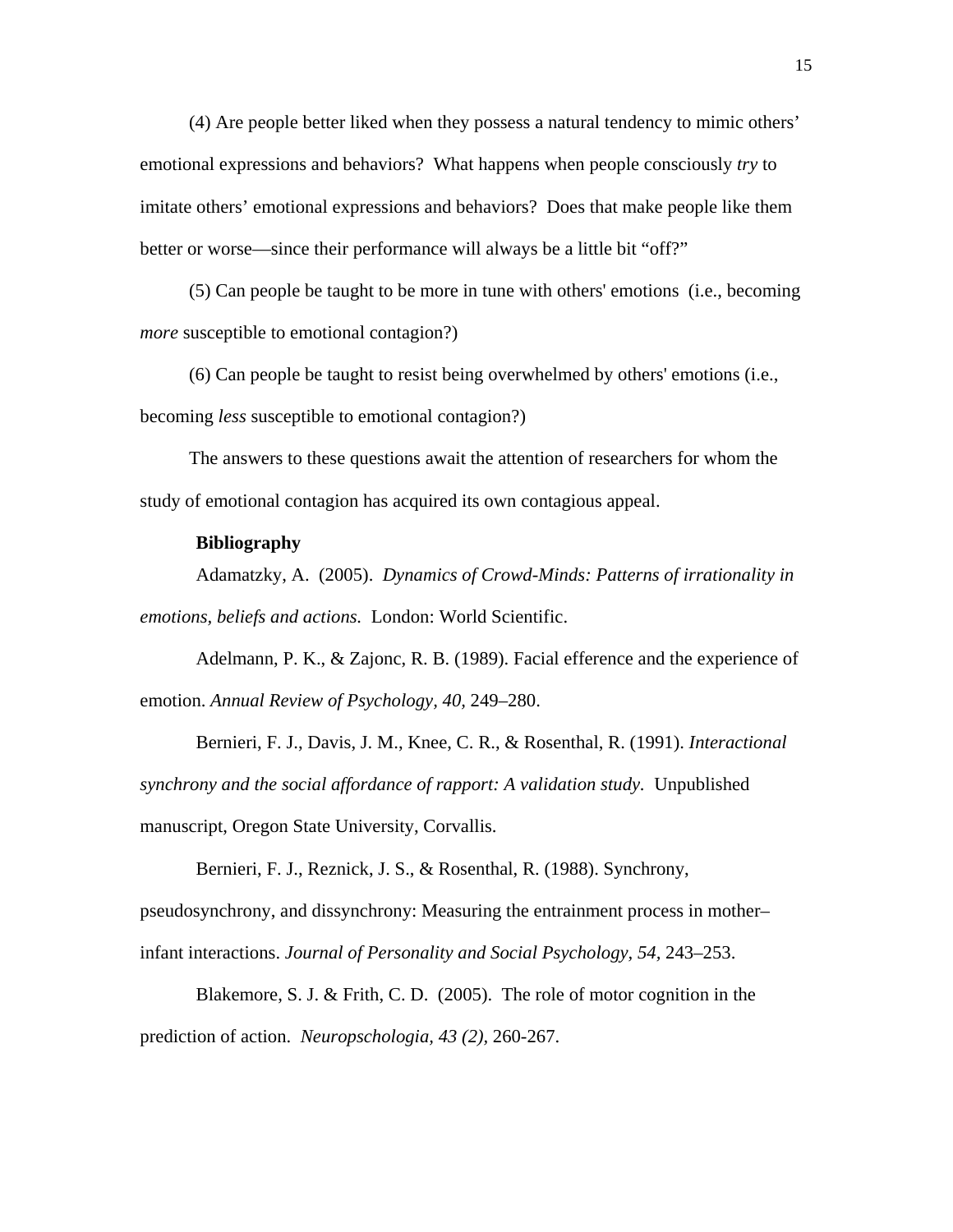Brothers, L. (1989). A biological perspective on empathy. *American Journal of Psychiatry, 146,* 10–19.

Cappella, J. N., & Planalp, S. (1981). Talk and silence sequences in informal conversations: III. Interspeaker influence. *Human Communication Research, 7,* 117–132.

Chapple, E. D. (1982). Movement and sound: The musical language of body rhythms in interaction. In M. Davis (Ed.), *Interaction rhythms: Periodicity in communicative behavior* (pp. 31–52). New York: Human Sciences Press.

Condon, W. S. (1982). Cultural microrhythms. In M. Davis (Ed.), *Interaction rhythms: Periodicity in communicative behavior* (pp. 53–76). New York: Human Sciences Press.

Condon, W. S., & Ogston, W. D. (1966). Sound film analysis of normal and pathological behavior patterns. *Journal of Nervous and Mental Disease, 143,* 338–347.

Coyne, J. C. (1976). Depression and the response of others. *Journal of Abnormal Psychology, 85,* 186–193.

Darwin, C. (1872/2005). *The expression of the emotions in man and animals.*  Whitefish, MT: Kessinger Publishing.

Davies, S. (2006). Infectious music: music-listener emotional contagion.

Conference on Empathy. California State University in Fullerton.

Davis, M. R. (1985). Perceptual and affective reverberation components. In A. B. Goldstein & G. Y. Michaels (Eds.), *Empathy: Development, training, and consequences* (pp. 62–108). Hillsdale, NJ: Erlbaum.

Decety, J., & Jackson, P. L. (2004). The functional architecture of human empathy. *Behavioral and Cognitive Neuroscience Reviews, 3,* 71-100.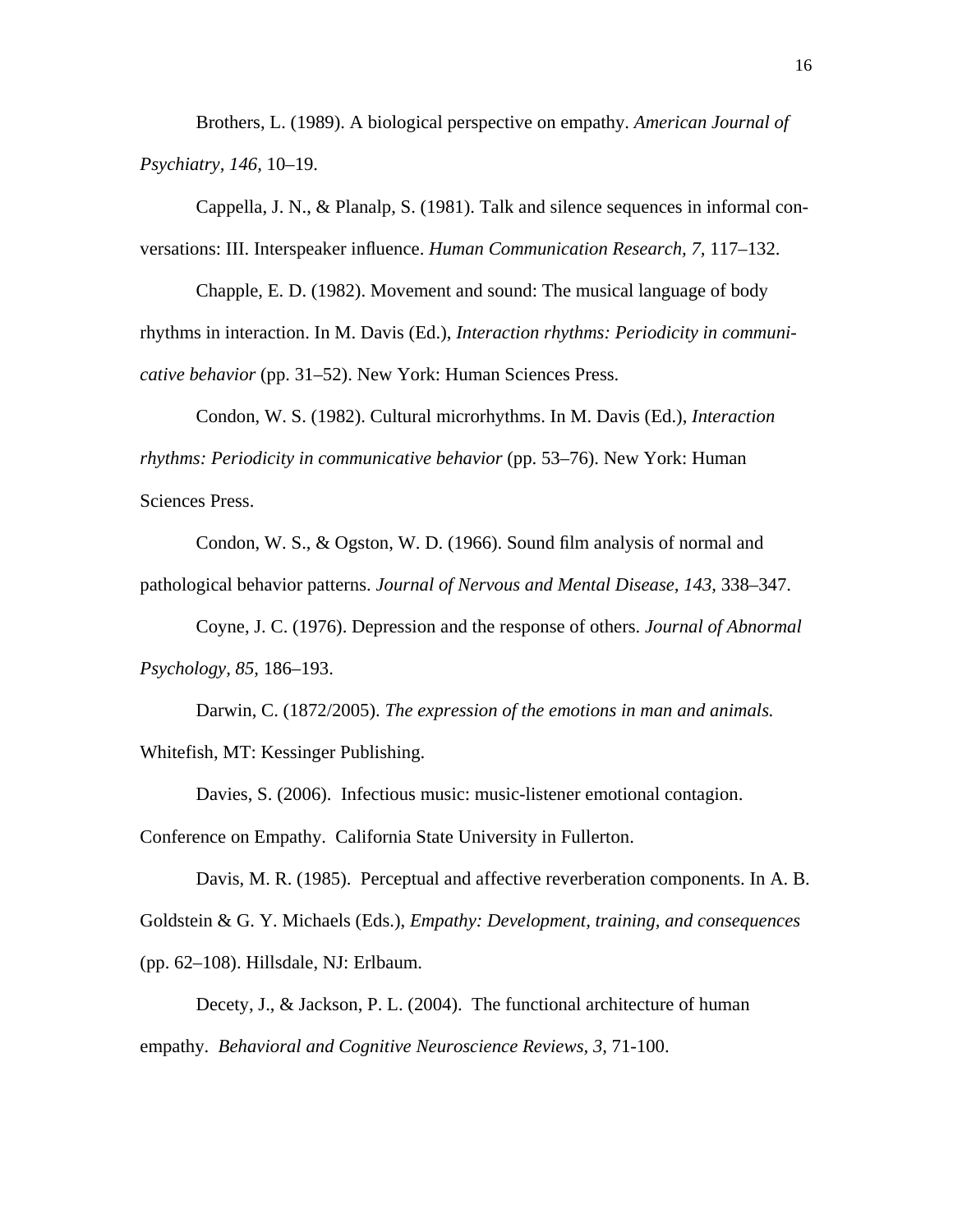Dimberg, U. (1982). Facial reactions to facial expressions. *Psychophysiology, 19,*  643–647.

Doherty, R. W. (1997). The Emotional Contagion scale: A measure of individual differences. *Journal of Nonverbal Behavior, 21,*131-154.

Duclos, S. E., Laird, J. D., Schneider, E., Sexter, M., Stern, L., & Van Lighten, O.

(1989). Emotion-specific effects of facial expressions and postures on emotional

experience. *Journal of Personality and Social Psychology, 57,* 100–108.

Ekman, P., Levenson, R. W., & Friesen, W. V. (1983). Autonomic nervous system activity distinguishes among emotions, *Science, 221,* 1208-1210.

Fischer, A. H. (1995). Emotional contagion in intergroup contexts. NOW grant 461-04-650. European Science Foundation: Open MAGW Programme. The Netherlands.

Hatfield, E., Cacioppo, J., & Rapson, R. L. (1994). *Emotional contagion.* New York: Cambridge University Press.

Hatfield, E., Hsee, C. K., Costello, J., Weisman, M. S., & Denney, C. (1995). The impact of vocal feedback on emotional experience and expression. *Journal of Social Behavior and Personality, 10,* 293-312.

Hatfield, E. & Rapson, R. L. (2004). Emotional contagion: Religious and ethnic hatreds and global terrorism. In Larissa Z. Tiedens & Colin Wayne Leach (Eds.) *The social life of emotions.* Cambridge, UK: Cambridge University Press, pp. 129-143.

Hess, U., and Blair, S. (2001) Facial mimicry and emotional contagion to dynamic emotional facial expressions and their influence on decoding accuracy, *International Journal of Psychophysiology*, 40, 129-141.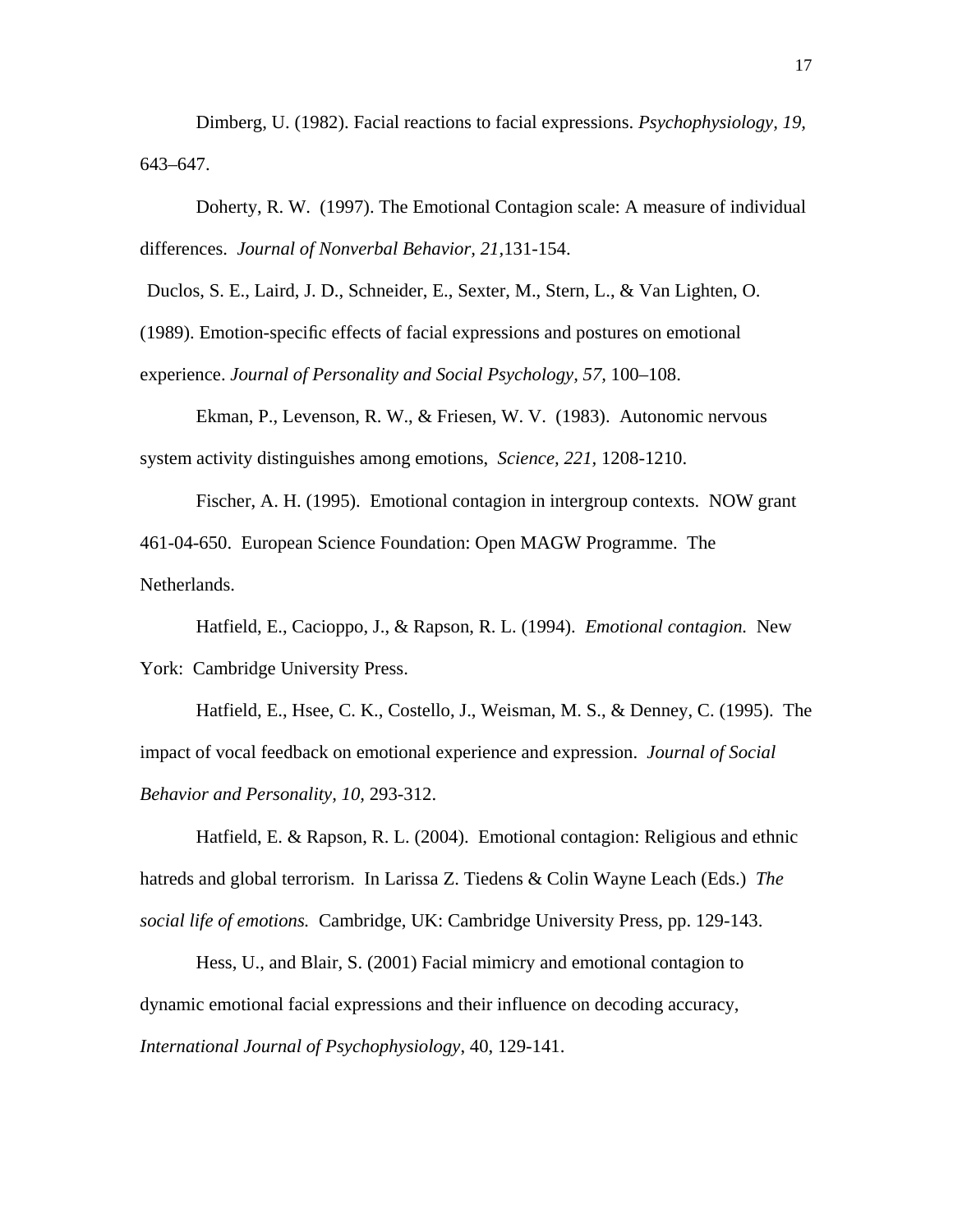Hess, U., & Bourgeois, P. (January 27, 2006). The social costs of mimicking why we should not both look angry. A paper presented at the Society for Personality and Social Psychology, Palm Springs, FL.

Hsee, C. K., Hatfield, E., & Chemtob, C. (1992). Assessments of emotional states of others: Conscious judgments versus emotional contagion*. Journal of Social and Clinical Psychology, 2,* 119-128.

Hurley, S. & Chater, N. (2005a). Perspectives on Imitation: From Neuroscience to Social Science. Volume 1: Mechanisms of imitation and imitation in animals. Cambridge, MA: MIT Press.

Hurley, S. & Chater, N. (2005b). Perspectives on Imitation: From Neuroscience to Social Science. Volume 2: Imitation, Human Development, and Culture. Cambridge, MA: MIT Press.

Iacoboni, M. (2005). Understanding others: Imitation, language, and empathy. In Susan Hurley & Nick Chater. *Perspectives on Imitation: From Neuroscience to Social Science. Volume 1: Mechanisms of imitation and imitation in animals.* Cambridge, MA: MIT Press, pp. 77-101.

Klawans, H. L. (1990). *Newton's madness: Further tales of clinical neurology.*  London: Headline Book Publishers.

Laird, J. D. & Bresler, C. (1992). The process of emotional feeling: A selfperception theory. Reported in Margaret Clark (Ed.). *Emotion: Review of Personality and Social Psychology, 13,* 213-234.

Le Bon, G. (1896). *The crowd: A study of the popular mind.* London: Ernest Benn.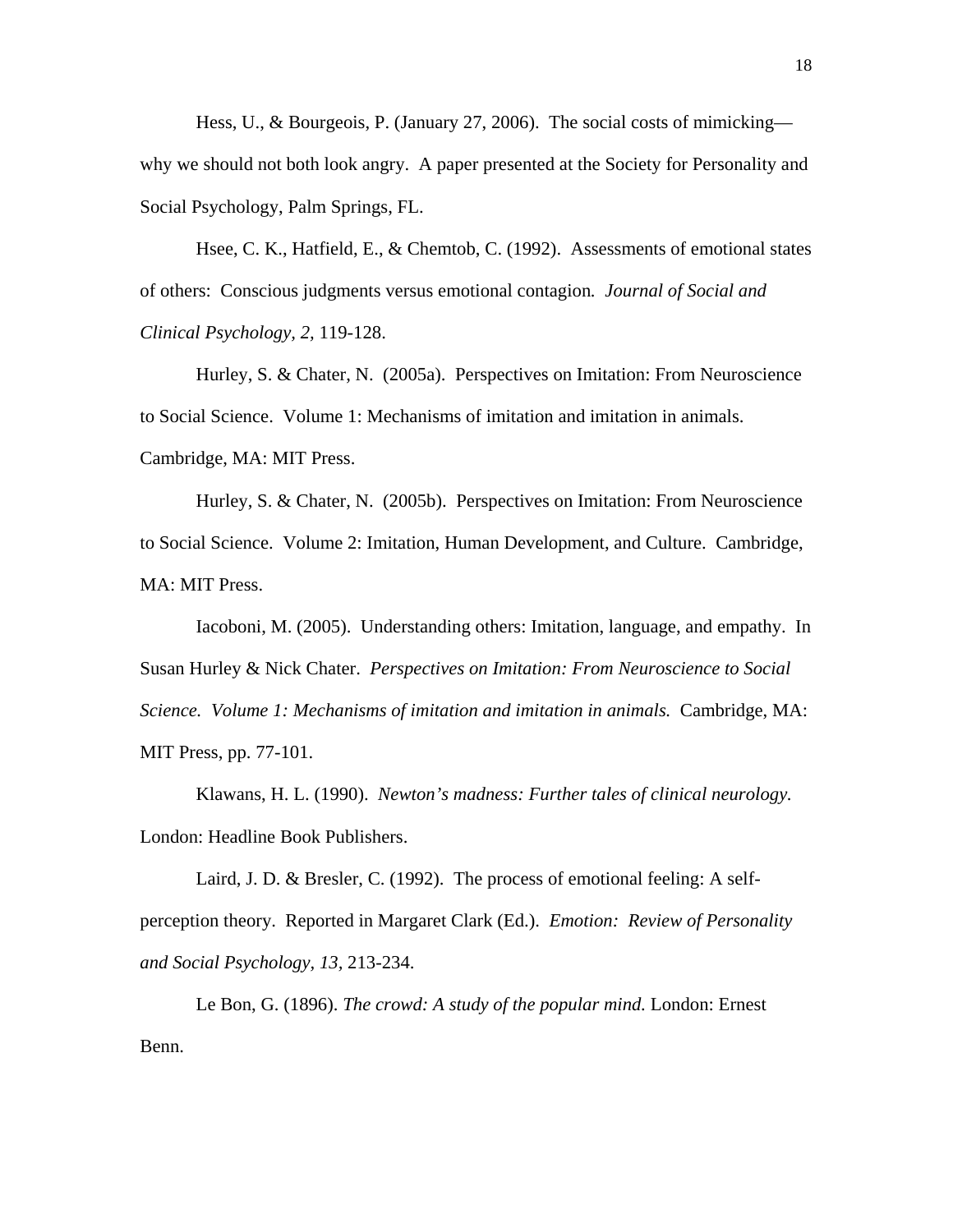Lipps, T. (1903). XIV. Kapitel: Die einfühlung. In *Leitfaden der psychologie*  [Guide to psychology] (pp. 187–201). Leipzig: Verlag von Wilhelm Engelmann.

Lundqvist, L. O. (1995). Facial EMG reactions to facial expressions: a case of facial emotional contagion? *Scandinavian Journal of Psychology, 36,* 130-141.

Manstead, A. S. R. (1988). The role of facial movement in emotion. In H. L. Wagner (Ed.), *Social psychophysiology and emotion: Theory and clinical applications*  (pp. 105–130). New York: Wiley.

Matsumoto, D. (1987). The role of facial response in the experience of emotion: More methodological problems and a meta-analysis. *Journal of Personality and Social Psychology, 52,* 769–774.

Meltzoff, A. M. & Prinz, W. (Eds.) (2002). *The Imitative Mind: Development, Evaluation, and Brain Bases.* (Cambridge Studies in Cognitive and Perceptual Development.) Cambridge England: Cambridge University Press.

Miller, R. E., Banks, J. H., & Ogawa, N. (1963). Role of facial expression in "cooperative–avoidance conditioning" in monkeys. *Journal of Abnormal and Social Psychology, 67,* 24–30.

Mogil, J. (July 4, 2006). Mice show evidence of empathy. In Ishani Ganguli (Reporter). *The Scientist: Magazine of the Life Sciences.* P. 1-4. http://www.thescientist.com/news/display/23764.

Moore, S. (1984). *The Stanislavski system.* New York: Viking Press.

Rizzolatti, G. (2005). The mirror neuron system and imitation. In Susan Hurley & Nick Chater. *Perspectives on Imitation: From Neuroscience to Social Science.* 

*Volume 1: Mechanisms of imitation and imitation in animals.* Cambridge, MA: MIT Press, pp. 55-76.